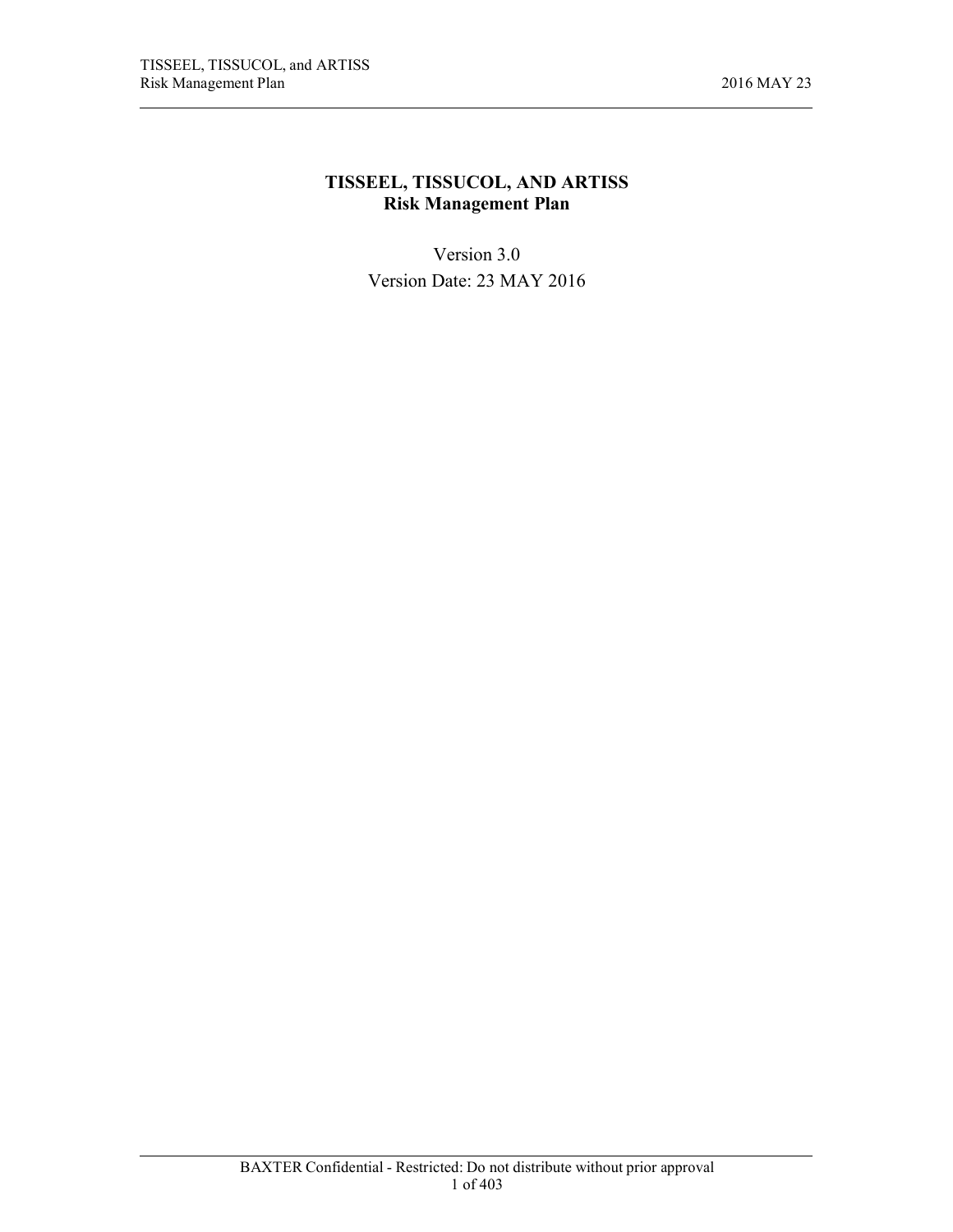### **TISSEEL**

### **VI.2 Elements for a Public Summary**

# *VI.2.1 Overview of Disease Epidemiology*

Surgical conditions represent a major source of disease burden globally. In Europe, there are about 500,000 heart surgeries done every year that may require medicine to stop bleeding. It is also estimated that there are approximately 2.5 million surgeries on the gut every year, with 48% of those surgeries being to remove a part of the gut. There are also 2.1 million brain or spinal surgeries done every year, which may also include surgeries to stop spinal fluid leaking from the spin, nose, throat or eye.

During such surgeries, fibrin sealants or 'fibrin glue' may be used to help close and heal wounds. The goal of fibrin glue is to help wounds heal so that sutures and staples will not be needed as much, if at all. Using fibrin glue alone or together with staples and sutures may provide a beneficial option during surgery to help wounds heal well, with less pain and in less time. TISSEEL is a type of highly concentrated fibrin glue. TISSEEL may be used to:

- Help stop bleeding in surgery
- Help wounds heal (with or without sutures) in surgery of:
	- The vascular system (the veins or tubes that carry the blood),
	- The joining of the stomach or intestines back together,
	- The spine or brain where there is contact with spinal fluid or the outer layer of the brain/spine (for example, surgery on the ears, nose, throat, eyes, or spine), <sup>13</sup>
- Help tissue sealing, to help two pieces of skin stay together or to help attach a new piece of skin to an area where there is missing skin.

There are about 1.2 million heart surgeries done every year that may require medicine to stop bleeding. It is also estimated that there are 2.5 million surgeries on the gut every year, with 48% of those surgeries being to remove a part of the gut. There are also 2.1 million brain or spinal surgeries done every year, including surgeries to stop fluid leaking from the spine in ear, nose, throat, eye, and spinal surgeries.<sup>14</sup>

# *VI.2.2 Summary of Treatment Benefits*

During surgery, sutures and staples are most commonly used for closing a wound. Fibrin glues are known to be a good treatment to help stop bleeding, and to help heal wounds. The goals of fibrin glues are to have wounds that are healed well, with less pain and in less time.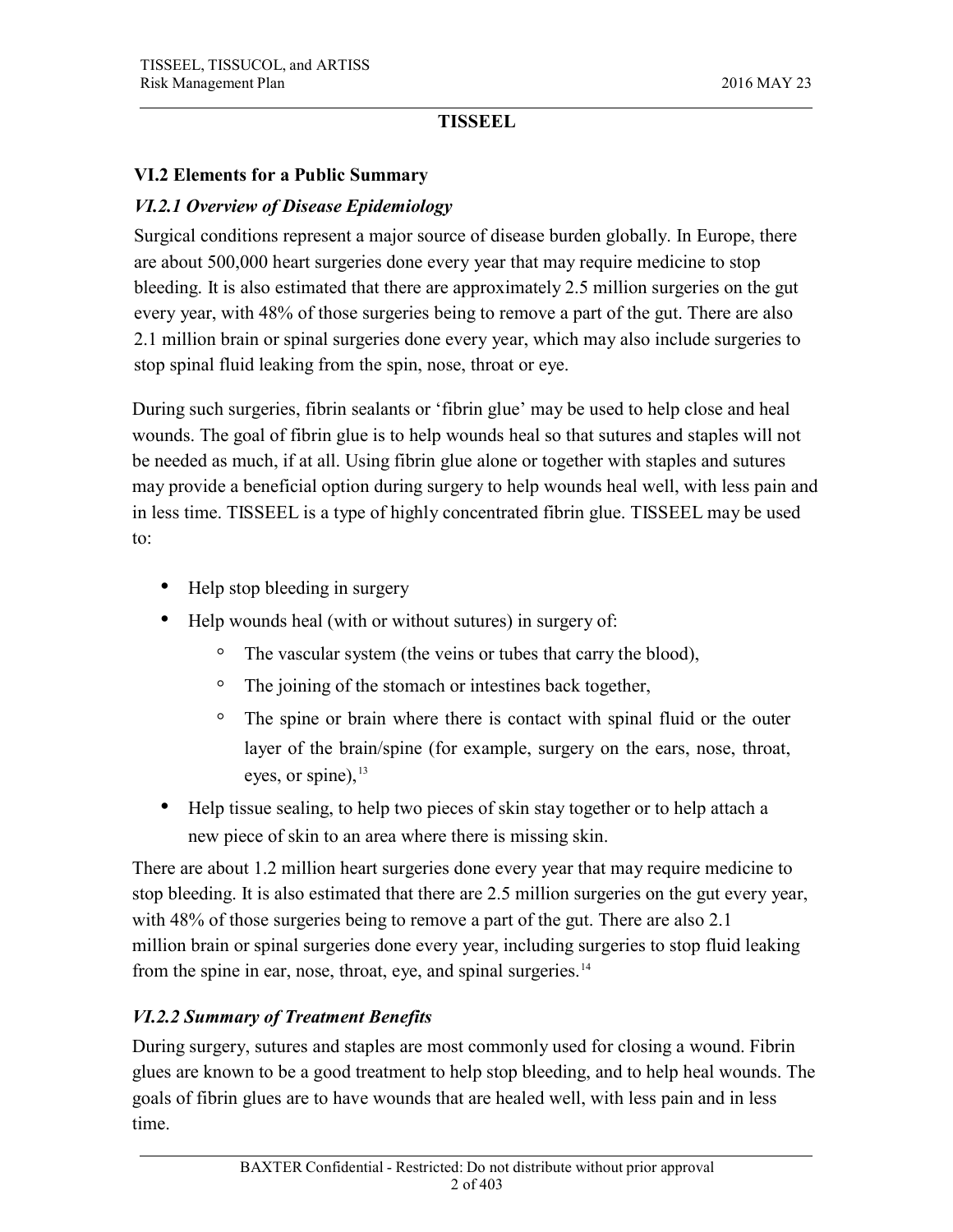<sup>13 14</sup> In the EU, TISSEEL is licensed either nationally or via an MRP. In the case of national licenses, the indications are different in various countries. The indication "As a tissue glue to improve wound healing or to support sutures in Neurosurgery and surgical interventions where contact with cerebrospinal fluid (CSF) or dura mater may occur (e.g., ENT, ophthalmic, and spinal surgeries)" is not approved in all EU countries.

# *VI.2.3 Unknowns Relating to Treatment Benefits*

Fibrin glues have been tested on many people in different age groups and of different races and ethnicities. It is likely that fibrin glues work well in people of all races and ethnicities.

### *VI.2.4 Summary of Safety Concerns*

| <b>Risk</b>                                                                                                                                                                                                                                                                                                                                                              | What is known                                                                                                                                                                                                                                                                      | Preventability                                                                                                                                                                                                                                                                                    |  |  |
|--------------------------------------------------------------------------------------------------------------------------------------------------------------------------------------------------------------------------------------------------------------------------------------------------------------------------------------------------------------------------|------------------------------------------------------------------------------------------------------------------------------------------------------------------------------------------------------------------------------------------------------------------------------------|---------------------------------------------------------------------------------------------------------------------------------------------------------------------------------------------------------------------------------------------------------------------------------------------------|--|--|
| Hypersensitivity                                                                                                                                                                                                                                                                                                                                                         | TISSEEL can cause allergic<br>reactions. If TISSEEL is<br>accidentally put in a vein, the<br>chances of having an allergic<br>reaction may increase. There<br>have been reports of allergic<br>reactions to TISSEEL. Rarely<br>these allergic reactions have<br>resulted in death. | If there has been an allergic<br>reaction to a fibrin glue, then<br>fibrin glue should not be used<br>again.<br>Make sure the doctor talks about<br>potential allergic reactions with<br>TISSEEL such as hives, itching,<br>rash, tightness of the chest,<br>wheezing, and low blood<br>pressure. |  |  |
| Blood clots may form and<br>dislodge to another place in the<br>body due to accidentally injecting<br>the medicine in a vein<br>(Thromboembolic events due to<br>inadvertent intravascular<br>application)                                                                                                                                                               | There have been reports with<br>TISSEEL of blood clots forming<br>due to the healthcare professional<br>accidentally injecting the<br>medicine into a vein. If this<br>happens, it may be life-<br>threatening.                                                                    | Healthcare professionals are<br>warned to never apply TISSEEL<br>into a vessel                                                                                                                                                                                                                    |  |  |
| The medicine may not work if it<br>is not handled properly,<br>especially if only a small amount<br>of the medicine is used.<br>(Lack of efficacy in small volume<br>use due to drug administration<br>error)                                                                                                                                                            | In surgeries that only use a small<br>amount of the medicine the<br>medicine should be properly<br>mixed.<br>Most of these surgeries were eye<br>surgeries.                                                                                                                        | Healthcare professionals are<br>instructed to discard the first few<br>drops of TISSEEL from the<br>syringe before using it.                                                                                                                                                                      |  |  |
| Spraying air or gas from the<br>spray machine may result in air<br>or gas bubbles forming in the<br>bloodstream if the spray device is<br>used incorrectly<br>(Risk of air or gas embolism,<br>tissue rupture, and air or gas<br>entrapment with the use of spray<br>devices at higher than<br>recommended pressures and in<br>close proximity to the tissue<br>surface) | The air or gas bubbles seem to be<br>related to use of the spray device<br>at higher than recommended<br>pressure and/or in close distance<br>to the tissue surface.                                                                                                               | When using the spray machine,<br>surgeons should use pressure<br>within the proper pressure range<br>and proper distance<br>recommended by the spray<br>device manufacturer.                                                                                                                      |  |  |

#### **Table 41. Important Identified Risks**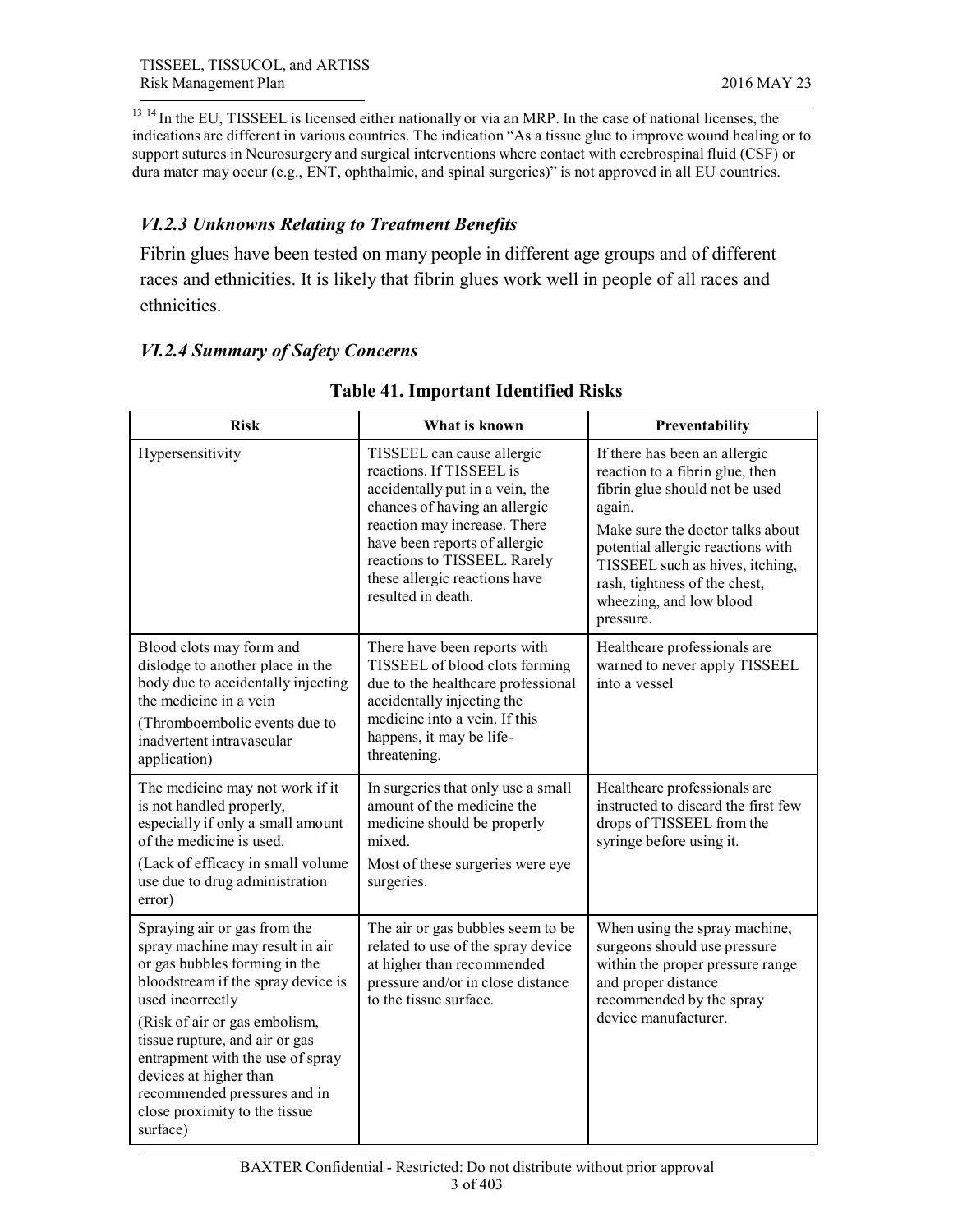| <b>Risk</b>                                                                      | What is known                                                                                                                                                                                                       |
|----------------------------------------------------------------------------------|---------------------------------------------------------------------------------------------------------------------------------------------------------------------------------------------------------------------|
| Infection from use of the medicine<br>(Risk of transmission of infective agents) | Fibrin glues are made from products from humans (human<br>plasma). All human plasma goes through a very thorough<br>screening process. However, the potential for getting an<br>infection is never completely gone. |
| Tissue sealing on undesired sites and too                                        | Care must be taken to cover all parts of the body outside the                                                                                                                                                       |
| much tissue or scarring may form if too                                          | area to be treated to avoid tissue sealing on undesired sites.                                                                                                                                                      |
| much medicine is used at the site                                                | TISSEEL should only be used in a thin layer. If TISSEEL is                                                                                                                                                          |
| (Tissue adhesion at undesired sites and                                          | put on too thickly, too much tissue may form or scarring may                                                                                                                                                        |
| granulation tissue formation due to                                              | occur, which may interfere with the medicine's ability to                                                                                                                                                           |
| application of excess product)                                                   | work and the body's ability to heal properly.                                                                                                                                                                       |
| TISSEEL could be used improperly in                                              | It is important that whenever TISSEEL is used, the dose is                                                                                                                                                          |
| hernia repair surgeries                                                          | chosen based on the type of procedure, size of the area, way of                                                                                                                                                     |
| (Suboptimal application technique during)                                        | applying the medicine (spray or non-spray), and how much is                                                                                                                                                         |
| hernia repair)                                                                   | needed.                                                                                                                                                                                                             |
| TISSEEL may react or interfere with                                              | Certain other medicines may react or interfere with TISSEEL.                                                                                                                                                        |
| other medicines                                                                  | Specifically, some medicines that are used to clean the body                                                                                                                                                        |
| (Interaction/incompatibility with other)                                         | before surgery contain alcohol, which may cause TISSEEL to                                                                                                                                                          |
| medicinal products)                                                              | not work.                                                                                                                                                                                                           |

| <b>Table 42. Important Potential Risks</b> |  |  |  |  |
|--------------------------------------------|--|--|--|--|
|--------------------------------------------|--|--|--|--|

# **Table 43. Missing information**

| <b>Risk</b>                                                                                                                                                                                  | What is known                                                                                                                                                                                                 |
|----------------------------------------------------------------------------------------------------------------------------------------------------------------------------------------------|---------------------------------------------------------------------------------------------------------------------------------------------------------------------------------------------------------------|
| No animal studies on the side effects<br>with moderate or long-term use, ability<br>to cause cancer, effects on pregnancy or<br>the fetus, or effect on the immune system<br>have been done. | No animal studies on effects after long-term use have been<br>performed. No animal studies on pregnant females have been<br>performed.<br>TISSEEL is not recommended for pregnant females.                    |
| (Preclinical data regarding subacute and<br>chronic toxicity, carcinogenicity,<br>reproductive and developmental toxicity,<br>or immune stimulation)                                         |                                                                                                                                                                                                               |
| Lack of clinical data on use in human<br>pregnancy or lactation                                                                                                                              | The safety of fibrin sealants for use in human pregnancy or<br>breastfeeding has not been established in controlled clinical<br>studies. TISSEEL is not recommended for pregnant or<br>breastfeeding females. |
| Limited information in pediatric patients                                                                                                                                                    | The safety and effectiveness of fibrin sealants for use in<br>pediatric patients has not been well established in controlled<br>clinical studies.                                                             |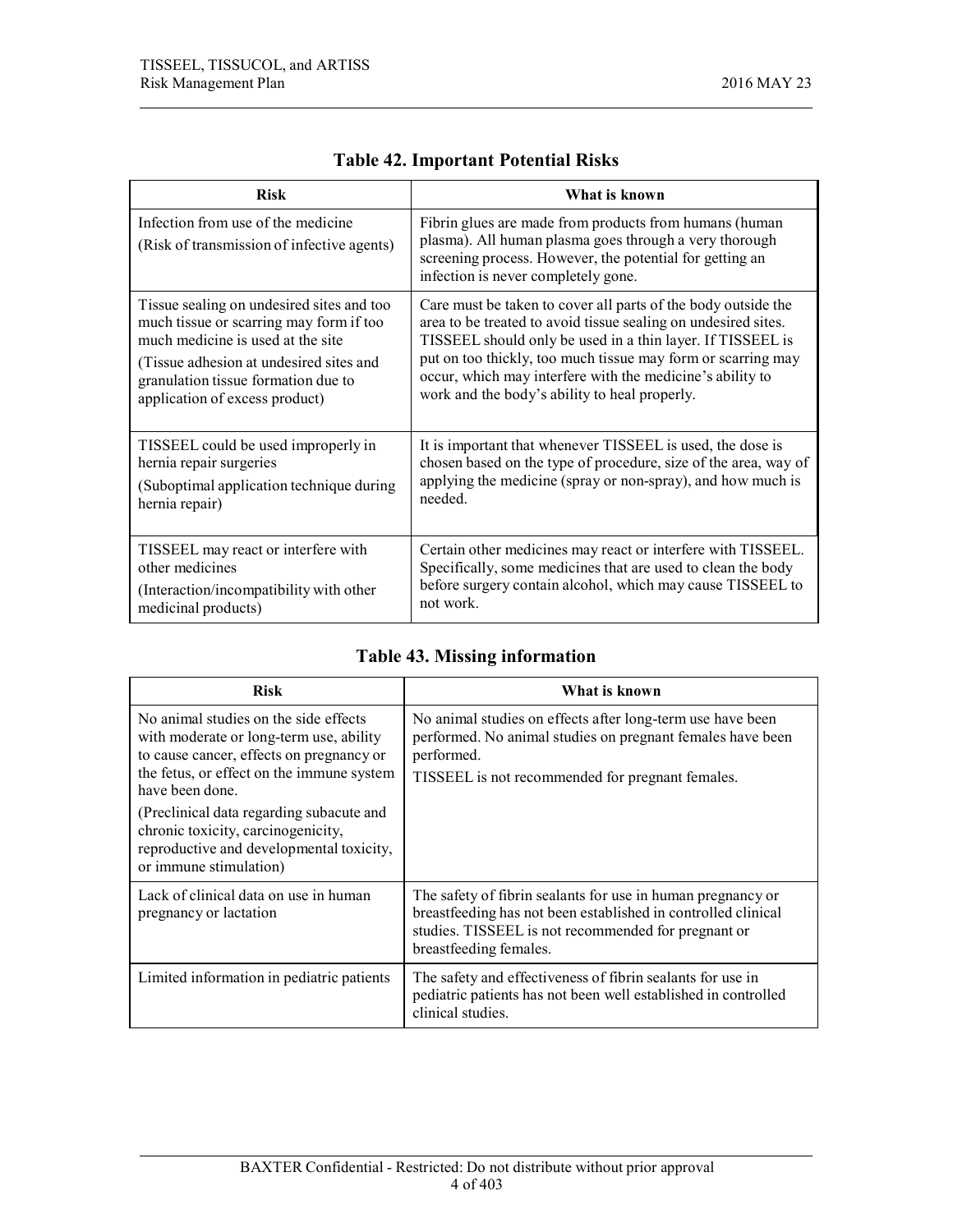# *VI.2.5 Summary of Risk Minimization Measures by Safety Concern*

All medicines have a Summary of Product Characteristics (SmPC) which provides physicians, pharmacists, and other healthcare professionals with details on how to use the medicines, the risks, and recommendations for minimizing them. An abbreviated version of this in lay language is provided in the form of the package leaflet. The measures in these documents are known as routine risk minimization measures.

This medicine has special conditions and restrictions for its safe and effective use (additional risk minimization measures).

These additional risk minimization measures are for the following risk:

#### **Table 44. Spraying air or gas from the spray machine may result in air or gas bubbles forming in the bloodstream if the spray device is used incorrectly (Risk of air or gas embolism, tissue rupture, and air or gas entrapment with the use of spray devices at higher than recommended pressure and in close proximity to the tissue surface)**

**Risk minimization measure(s):** Additional risk minimization measures have been implemented to inform healthcare professionals of the risk of air or gas embolism with fibrin sealants with spray devices when used at too high pressure and/or too short distance. Baxter sales staff has been retrained on the correct use, and in turn retrained healthcare professionals on the correct use.

**Objective and rationale:** The objectives of the activities described below are to provide awareness of the risks associated with use fibrin sealant use, prevent harm to patients, ensure that users are properly trained on the use of fibrin sealants, and ensure proper use of Baxter's fibrin sealants.

Main additional risk minimization measures:

- Activity 1: Direct Healthcare Professional Communication letter
- Activity 2: Use of a tag/label to be put on pressure regulators with a symbol that informs about the correct pressure and distance to be used
- Activity 3: Redesign of the EasySpray pressure regulator to reduce the maximum pressure delivered.
- Activity 4: Creation of educational materials for healthcare professionals and internal Baxter personnel
- Activity 5: Training program for HCPs
- Activity 6: Training program for internal Baxter
- Activity 7: Educational website on correct use of product with spray application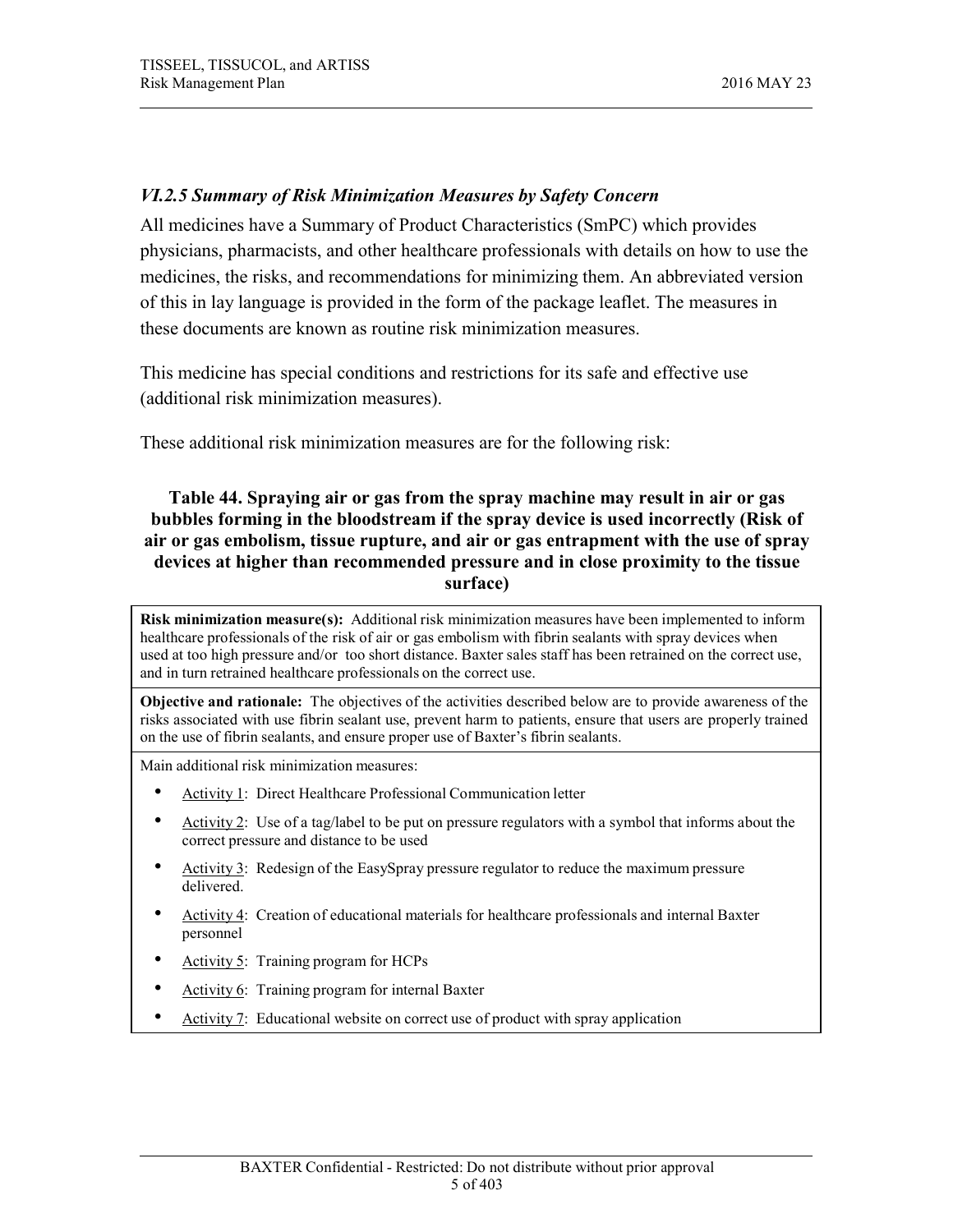### *VI.2.6. Planned Post-Authorization Development Plan*

There are no post-authorization safety studies planned for TISSEEL.

### *Studies which are a Condition of the Marketing Authorization*

There are no studies planned that are a condition of marketing authorization for TISSEEL.

### *VI.2.7 Summary of Changes to the Risk Management Plan Over Time*

A table of the changes that have occurred with the Risk Management Plan for TISSEEL is provided below.

#### *Major Changes to the Risk Management Plan Over Time*

| <b>Version</b> | Date        | <b>Safety Concerns</b>                                                                                                                                                                                   | Comment |
|----------------|-------------|----------------------------------------------------------------------------------------------------------------------------------------------------------------------------------------------------------|---------|
| 2.0            | 31 MAY 2009 | The risk of "intravascular"<br>application" was amended<br>to "thromboembolic events<br>due to inadvertent<br>intravascular application".                                                                | None    |
|                |             | "Medication errors" was<br>added as a potential risk to<br>describe the risk of lack of<br>effect if the first few drops<br>of TISSEEL are not<br>expelled.                                              |         |
|                |             | The potential risk<br>"granulation tissue<br>formation, residual fibrin,<br>inflammation and foreign<br>body reaction as well as<br>skin induration" was added.                                          |         |
|                |             | The missing information<br>"Interaction with other<br>medicinal products;<br>Incompatibilities" was<br>added.                                                                                            |         |
|                |             | The missing information<br>"Preclinical studies<br>regarding subacute and<br>chronic toxicity,<br>carcinogenicity,<br>reproductive and<br>developmental toxicity or<br>immune stimulation" was<br>added. |         |

#### **Table 45. Major Changes to the Risk Management Plan Over Time**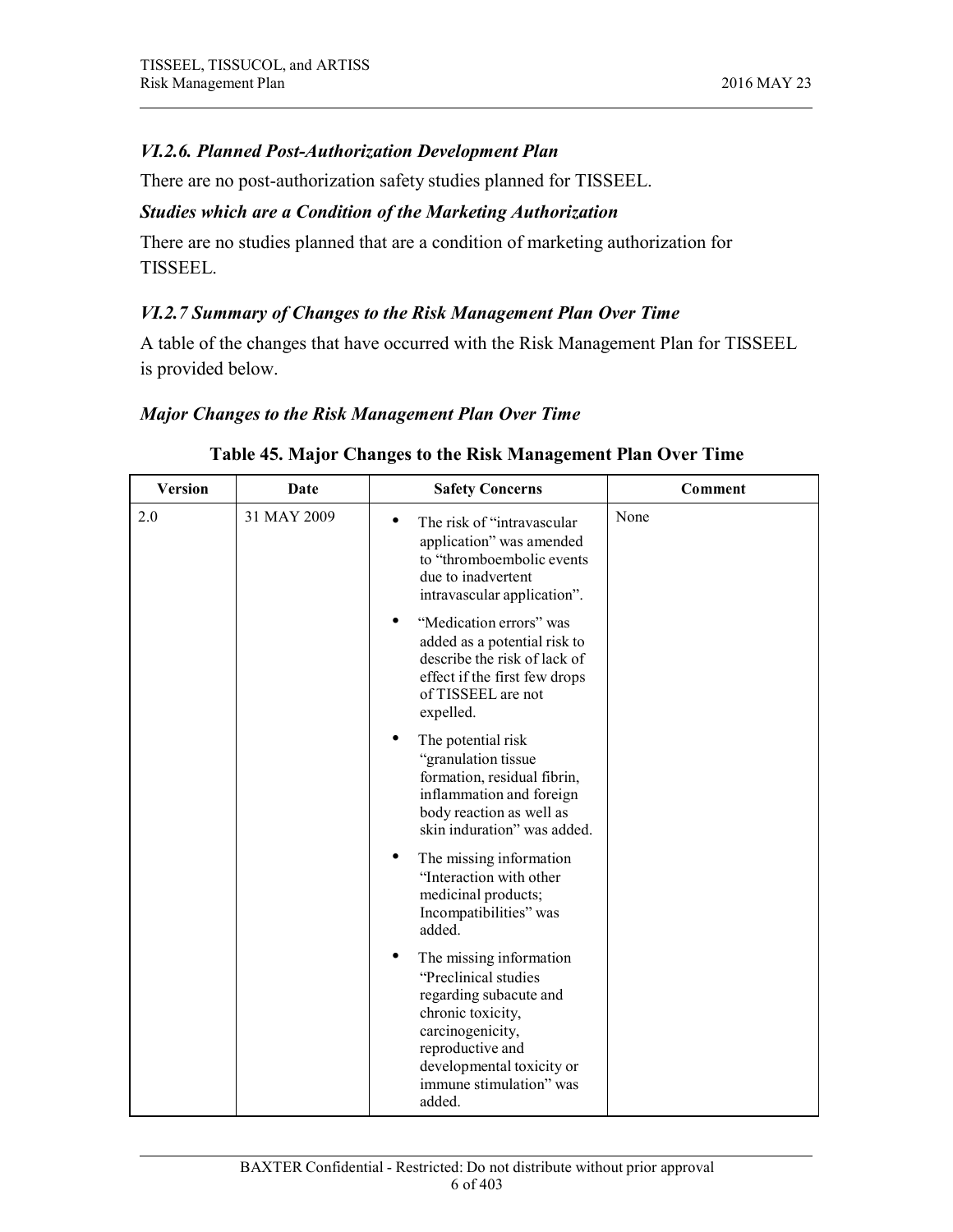| <b>Version</b>                                                                  | Date        | <b>Safety Concerns</b>                                                                                                                                                                                                                                                                                                                                                                                                                                                                                                     | <b>Comment</b>                                                                                                                                                                                                                                                                                                      |  |
|---------------------------------------------------------------------------------|-------------|----------------------------------------------------------------------------------------------------------------------------------------------------------------------------------------------------------------------------------------------------------------------------------------------------------------------------------------------------------------------------------------------------------------------------------------------------------------------------------------------------------------------------|---------------------------------------------------------------------------------------------------------------------------------------------------------------------------------------------------------------------------------------------------------------------------------------------------------------------|--|
| 3.0                                                                             | 13 DEC 2010 | $\bullet$<br>The RMP was updated to<br>include the "risk of air<br>embolism, tissue rupture,<br>and gas entrapment with<br>compression with the use of<br>spray devices".                                                                                                                                                                                                                                                                                                                                                  | RMP updated in response to<br>the day 59 questions on the<br>CCSI update, which contained<br>the latest wording on the<br>air/gas embolism warning.                                                                                                                                                                 |  |
|                                                                                 |             | The potential risk of<br>"suboptimal application<br>technique during hernia<br>repair" was added.                                                                                                                                                                                                                                                                                                                                                                                                                          |                                                                                                                                                                                                                                                                                                                     |  |
| 4.0                                                                             | 18 JAN 2012 | ٠<br>No new safety concerns.<br>The risk of<br>٠<br>"interaction/incompatibility<br>with other medicinal<br>products" was changed from<br>missing information to a<br>potential risk per the<br>definitions of missing<br>information and potential<br>risks.<br>The risk of "medication"<br>errors" was amended to<br>"lack of efficacy in small<br>volume use due to drug<br>administration error" and<br>changed from a potential<br>risk to an identified risk<br>because Baxter received<br>reports of this (although | Submitted as part of a<br>commitment to AGES to<br>provide an updated RMP with<br>the next PSUR. Also included<br>results of study 550801 and<br>550904.                                                                                                                                                            |  |
| $1.0$ (First                                                                    | Q1/2013     | there was no signal).<br>No new safety concerns.                                                                                                                                                                                                                                                                                                                                                                                                                                                                           | Submitted to national                                                                                                                                                                                                                                                                                               |  |
| version under<br>new GVP,<br>combined<br>with<br><b>TISSUCOL</b><br>and ARTISS) |             | The potential risk of "air"<br>embolism, tissue rupture.<br>and gas entrapment with<br>compression with the use of<br>spray devices" was<br>amended to "Risk of air or<br>gas embolism, tissue<br>rupture, and air or gas<br>entrapment with the use of<br>spray devices at higher than<br>recommended pressures and<br>in close proximity to the<br>tissue surface" for greater<br>clarity.                                                                                                                               | competent health care<br>authorities in countries where<br>TISSEEL and/or TISSUCOL<br>and /or ARTISS are licensed,<br>following the Referral under<br>Article 31 regarding air or gas<br>embolism with fibrin sealants<br>with spray devices<br>(EMEA/H/A-31/1337).<br>Procedure number<br>AT/H/0317/001-002/IB/026 |  |

| Table 45. Major Changes to the Risk Management Plan Over Time |
|---------------------------------------------------------------|
|---------------------------------------------------------------|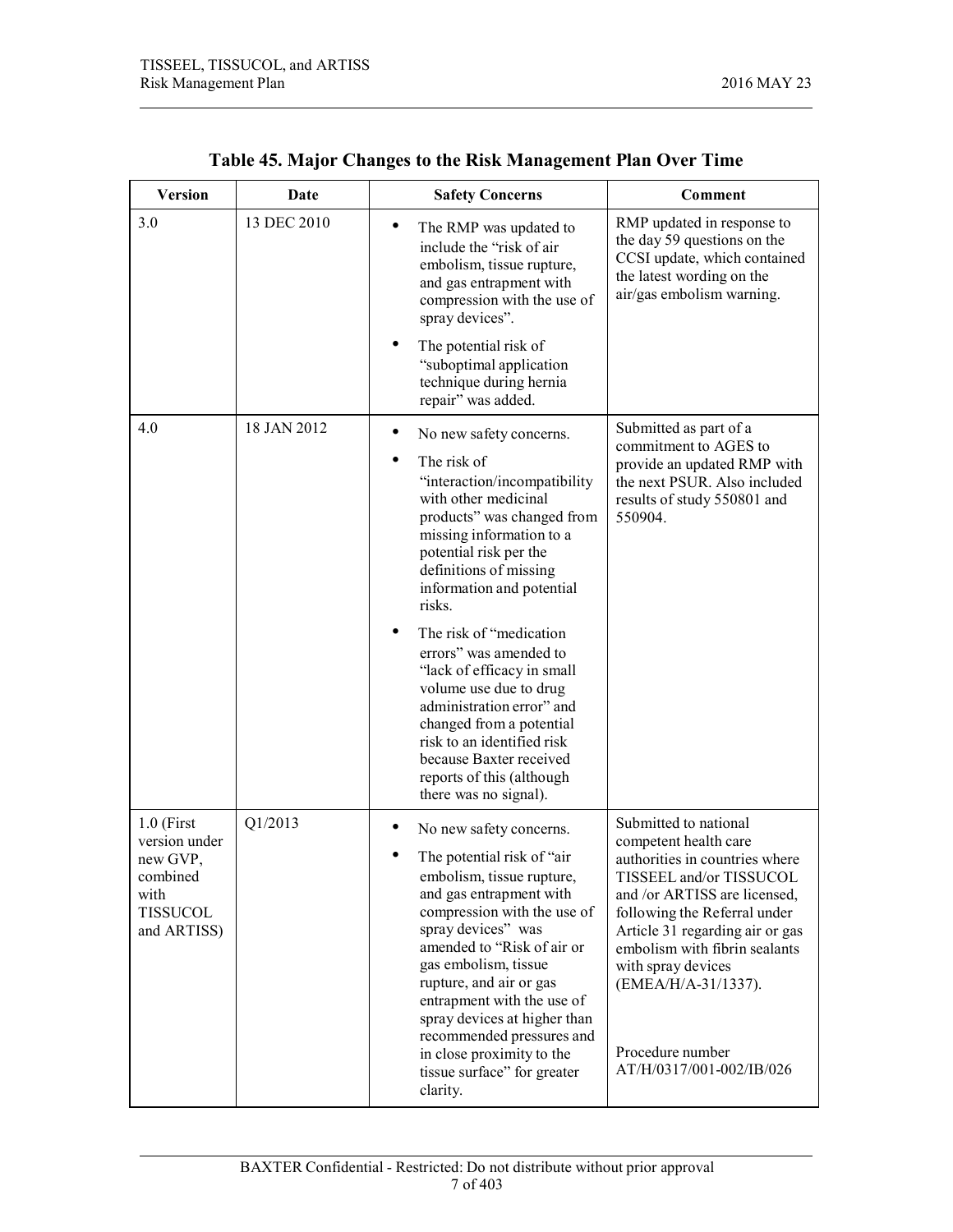| <b>Version</b> | Date    | <b>Safety Concerns</b>                                                                                                                                                                                                                                                                                             | Comment                                                                                                                                                                                                                                                                                                                                                                                                                                                                                                                                                                                                                                                                                                                                                                                                                                                       |
|----------------|---------|--------------------------------------------------------------------------------------------------------------------------------------------------------------------------------------------------------------------------------------------------------------------------------------------------------------------|---------------------------------------------------------------------------------------------------------------------------------------------------------------------------------------------------------------------------------------------------------------------------------------------------------------------------------------------------------------------------------------------------------------------------------------------------------------------------------------------------------------------------------------------------------------------------------------------------------------------------------------------------------------------------------------------------------------------------------------------------------------------------------------------------------------------------------------------------------------|
|                |         | Version 1.0 update following<br>PVAR:<br>Inclusion of additional risk<br>٠<br>minimization activities as<br>additional<br>pharmacovigilance for the<br>risk of air or gas embolism<br>٠<br>Added the following as<br>Missing Information: "Lack<br>of clinical data on use in<br>human pregnancy or<br>lactation". |                                                                                                                                                                                                                                                                                                                                                                                                                                                                                                                                                                                                                                                                                                                                                                                                                                                               |
| 2.0            | Q4/2013 | No change to safety concerns since<br>the last version was submitted.                                                                                                                                                                                                                                              | $\bullet$<br>Adaptions in response<br>to specific MoH<br>requests: Update in<br>response to questions<br>from Ireland MoH,<br>dated 13 SEP 2013<br>Update in response to<br>request for commitment<br>from Finland MoH to<br>modify version 1.0 of<br>the RMP as follows:<br>Section VI.2.4<br>Summary of Safety<br>concerns – to modify<br>the current wording<br>"Your doctor should be<br>very careful not to<br>inject TISSEEL into<br>any tissue." to a more<br>precise wording.<br>Reflect the situation that<br>the indication "As a<br>tissue glue to improve<br>wound healing or to<br>support sutures in<br>Neurosurgery and<br>surgical interventions<br>where contact with<br>cerebrospinal fluid<br>(CSF) or dura mater<br>may occur (e.g., ENT,<br>ophthalmic, and spinal<br>surgeries)" is not<br>approved in all EU<br>countries for TISSEEL. |

# **Table 45. Major Changes to the Risk Management Plan Over Time**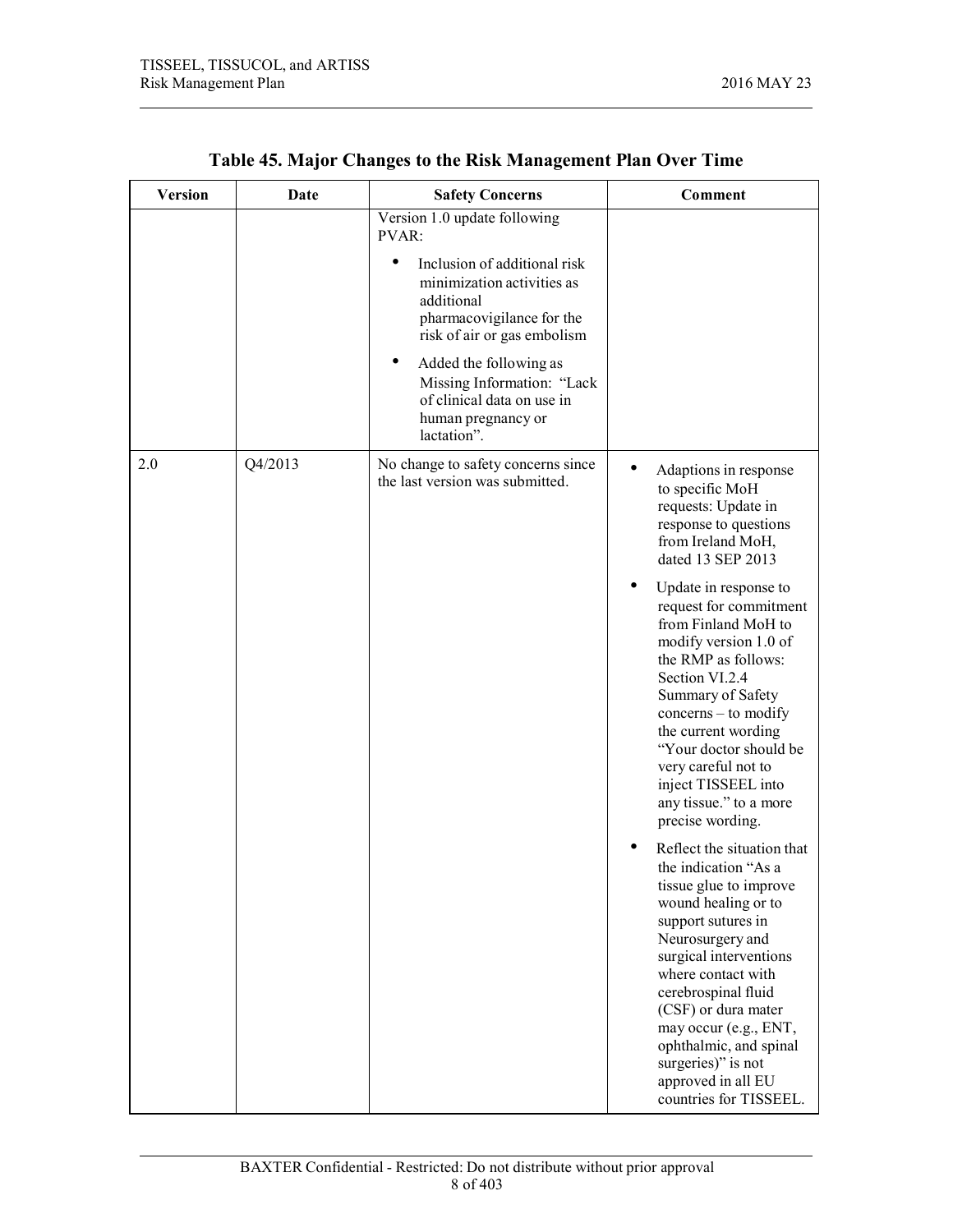| <b>Version</b> | Date    | <b>Safety Concerns</b>                                                                                                                                                                                                                                                                                                        | <b>Comment</b>                                                                  |
|----------------|---------|-------------------------------------------------------------------------------------------------------------------------------------------------------------------------------------------------------------------------------------------------------------------------------------------------------------------------------|---------------------------------------------------------------------------------|
| 3.0            | Q4 2015 | 'Risk of air or gas embolism, tissue<br>rupture, and air or gas entrapment<br>with the use of spray devices at<br>higher than recommended<br>pressures and in close proximity to<br>the tissue surface' was re-<br>categorized from an important<br>potential risk to an important<br>identified risk per GPV<br>Definitions. | RMP updated to reflect that<br>additional risk minimizations<br>were fulfilled. |
|                |         | Completed additional risk<br>minimization measures as follows:                                                                                                                                                                                                                                                                |                                                                                 |
|                |         | <b>DHPC</b><br>٠                                                                                                                                                                                                                                                                                                              |                                                                                 |
|                |         | Use of a tag/label to be put<br>on pressure regulators with<br>a symbol that informs about<br>the correct pressure and<br>distance to be used                                                                                                                                                                                 |                                                                                 |
|                |         | ٠<br>Redesign of the EasySpray<br>pressure regulator to reduce<br>the maximum pressure<br>delivered                                                                                                                                                                                                                           |                                                                                 |
|                |         | ٠<br>Creation of educational<br>materials and instructions<br>for use for HCPs and<br>internal Baxter personnel                                                                                                                                                                                                               |                                                                                 |
|                |         | Training program for HCPs                                                                                                                                                                                                                                                                                                     |                                                                                 |
|                |         | Training program for<br>internal Baxter personnel                                                                                                                                                                                                                                                                             |                                                                                 |
|                |         | Educational website on<br>correct use of product with<br>spray application                                                                                                                                                                                                                                                    |                                                                                 |
|                |         | Version 3.0 update following<br>PVAR:                                                                                                                                                                                                                                                                                         |                                                                                 |
|                |         | The important identified<br>risk of 'Allergic reactions'<br>has been revised to<br>'Hypersensitivity'                                                                                                                                                                                                                         |                                                                                 |
|                |         | The important potential risk<br>of 'Granulation tissue<br>formation due to application<br>of excess product' has been<br>revised to 'Tissue adhesion                                                                                                                                                                          |                                                                                 |

## **Table 45. Major Changes to the Risk Management Plan Over Time**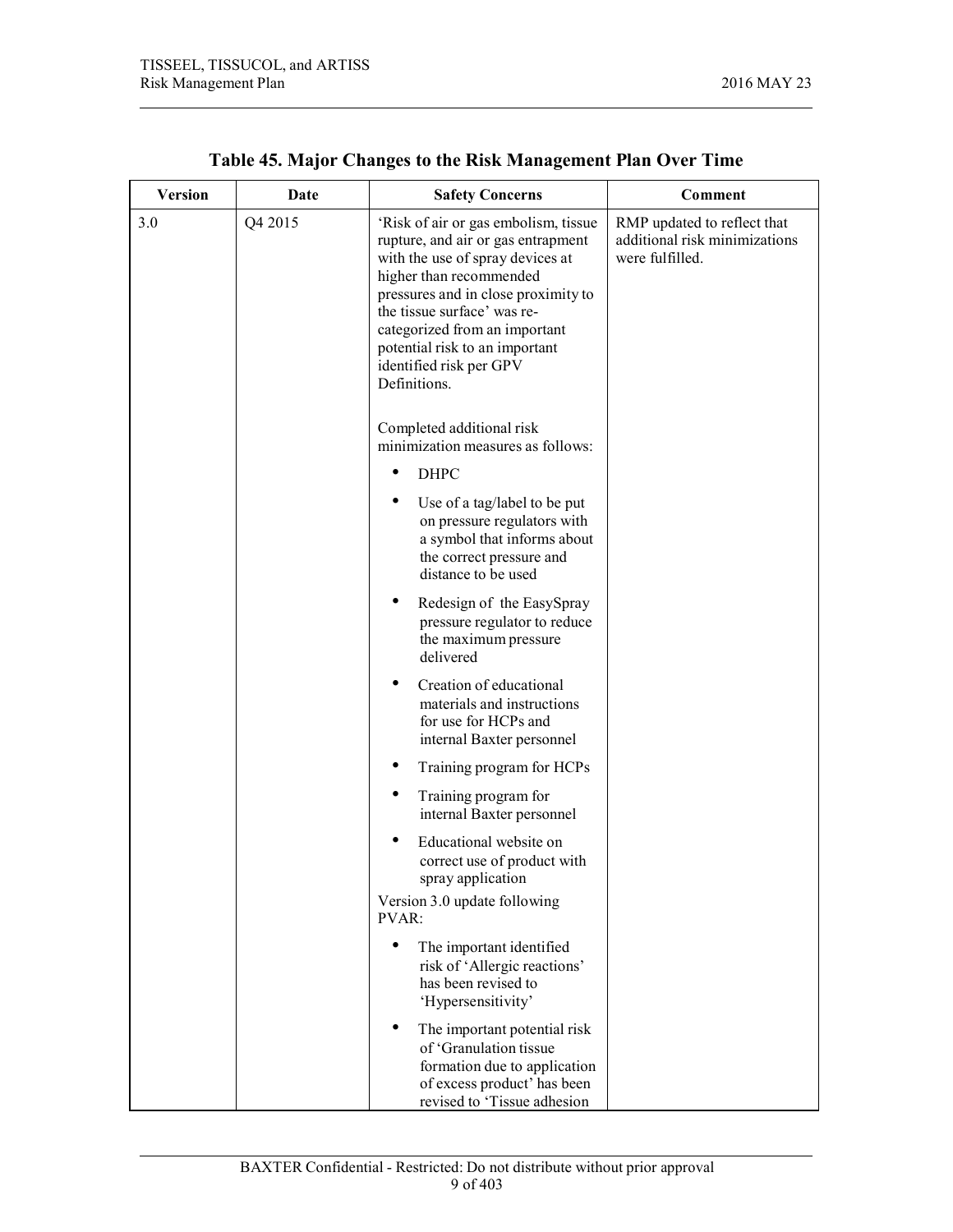| Version | Date | <b>Safety Concerns</b>                                                                                                                                                                                                  | Comment |
|---------|------|-------------------------------------------------------------------------------------------------------------------------------------------------------------------------------------------------------------------------|---------|
|         |      | at undesired sites and<br>granulation tissue formation<br>due to application of excess<br>product'.<br>Addition of missing<br>information, 'Limited<br>information in pediatric<br>patients' (TISSEEL and<br>TISSSUCOL) |         |

|  |  | Table 45. Major Changes to the Risk Management Plan Over Time |  |
|--|--|---------------------------------------------------------------|--|
|  |  |                                                               |  |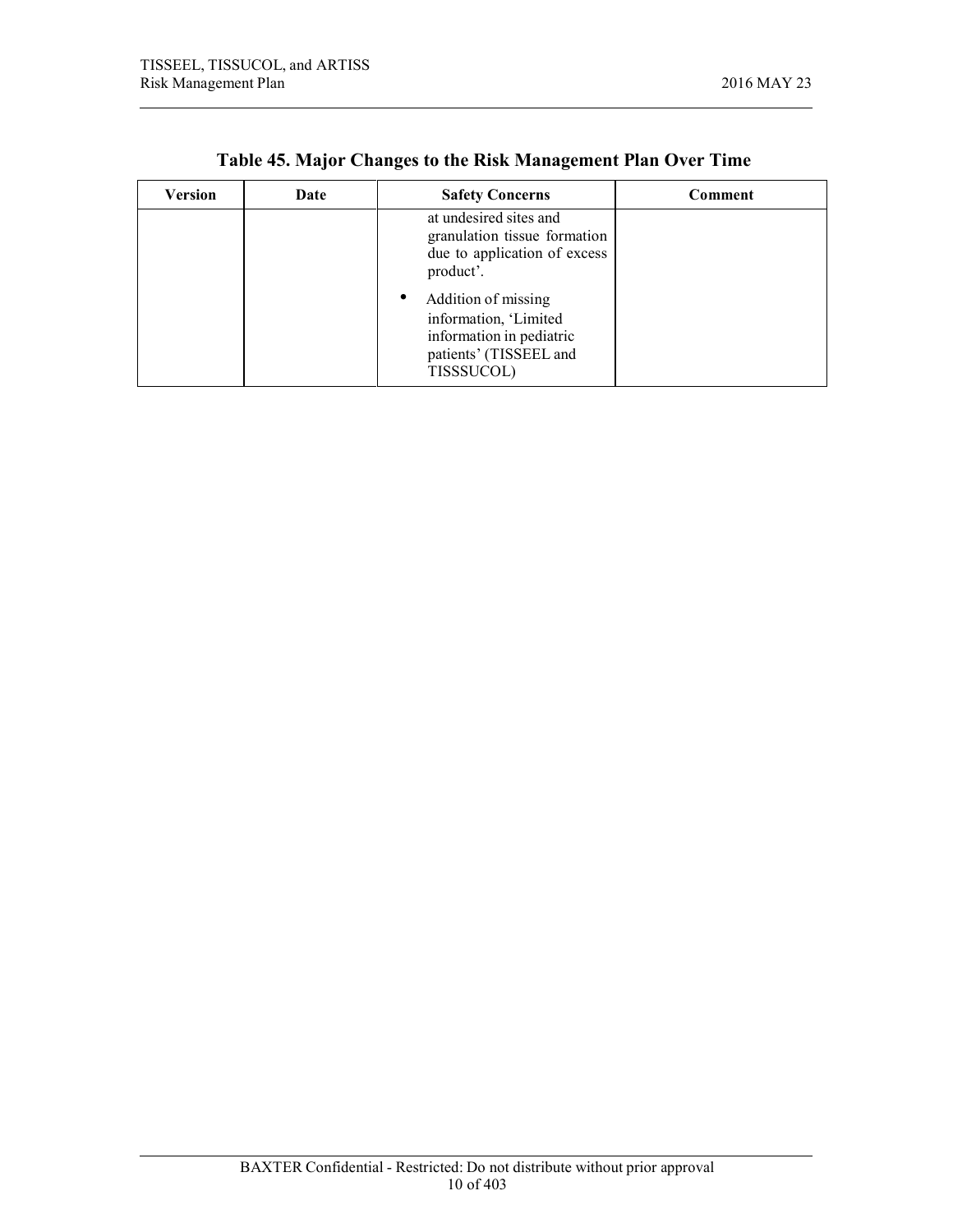# **ARTISS**

# **VI.2 Elements for a Public Summary**

### **VI.2.1 Overview of Disease Epidemiology**

Surgical conditions represent a major source of disease burden globally. In Europe, there are about 500,000 heart surgeries done every year that may require medicine to stop bleeding. It is also estimated that there are approximately 3.9 million total plastic surgery procedures in Europe in 2010 and about 10% of these procedure were reported to be facial surgical procedures. The population that may use ARTISS will vary based on medical condition, however for ARTISS use with burns, the population is commonly young adult males and children.

During such surgeries, fibrin sealants or "fibrin glue" may be used to help close and seal wounds. The goal of fibrin glue is to help tissue to adhere or seal tissue and help stop bleeding.

ARTISS is a type of low concentration fibrin glue. ARTISS may be used to:

- Help heal and join tissues in cosmetic surgery, reconstructive surgery, and burn surgery,
- Replace and/or support the use of sutures and staples in surgery,
- Help stop bleeding on surfaces just under the skin

About 54,000 burn surgeries are performed every year. There are about 1.5 million people every year who suffer from burns that require treatment; half of these are from flame burns. The number of people worldwide who experience fire-related burn injuries is about 1.1 per 100,000 persons. The incidence of burns in low and moderate income countries is 1.3 per 100,000 persons compared with an incidence of 0.14 per 100,000 persons in high income countries.

There were approximately 3,980,135 total plastic surgery procedures in Europe in 2010. About 10% of these procedures were reported to be facial surgical procedures.

### **VI.2.2 Summary of Treatment Benefits**

During surgery, sutures and staples are most commonly used for closing a wound. Fibrin glues are known to be a good treatment to help stop bleeding, and to help heal wounds. The goals of fibrin glues are to have wounds that are healed well, with less pain and in less time.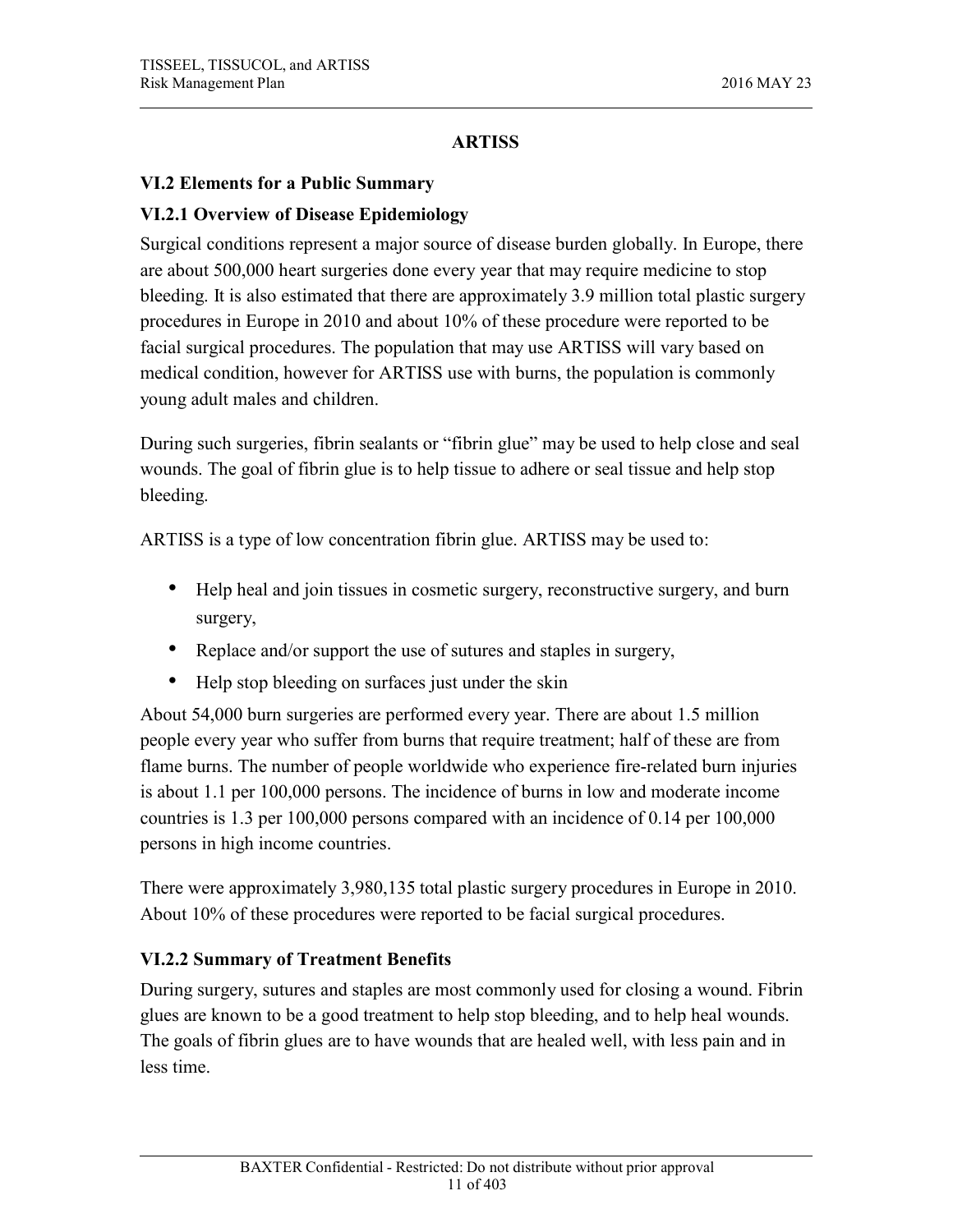# **VI.2.3 Unknowns Relating to Treatment Benefits**

Fibrin glues have been tested on many people in different age groups and of different races and ethnicities. Most of the people studied were Caucasian. Hispanic, Black, Asian, and Native American people were also studied, but not as much. It is likely that fibrin glues work well in people of all races and ethnicities.

## **VI.2.4 Summary of Safety Concerns**

| Risk                                                                                                                                                                                                                                                                                                                                                                     | What is known                                                                                                                                                                                                                                                                    | Preventability                                                                                                                                                                                                                                                                                |
|--------------------------------------------------------------------------------------------------------------------------------------------------------------------------------------------------------------------------------------------------------------------------------------------------------------------------------------------------------------------------|----------------------------------------------------------------------------------------------------------------------------------------------------------------------------------------------------------------------------------------------------------------------------------|-----------------------------------------------------------------------------------------------------------------------------------------------------------------------------------------------------------------------------------------------------------------------------------------------|
| Hypersensitivity                                                                                                                                                                                                                                                                                                                                                         | ARTISS can cause allergic<br>reactions. If ARTISS is<br>accidentally put in a vein, the<br>chances of having an allergic<br>reaction may increase. There<br>have been reports of allergic<br>reactions to ARTISS. Rarely,<br>these allergic reactions have<br>resulted in death. | If there has been an allergic<br>reaction to a fibrin glue, then<br>fibrin glue should not be used<br>again. Make sure the doctor talks<br>about potential allergic reactions<br>with ARTISS such as hives,<br>itching, rash, tightness of the<br>chest, wheezing, and low blood<br>pressure. |
| Blood clots may form and<br>dislodge to another place in the<br>body due to accidentally injecting<br>the medicine in a vein<br>(Thromboembolic events due to<br>inadvertent intravascular<br>application)                                                                                                                                                               | There have been reports with<br>ARTISS of blood clots forming<br>due to the healthcare professional<br>accidentally injecting the<br>medicine into a vein. If this<br>happens, it may be life-<br>threatening.                                                                   | Healthcare professionals are<br>warned to never apply ARTISS<br>into a vessel.                                                                                                                                                                                                                |
| The medicine may not work if it<br>is not handled properly,<br>especially if only a small amount<br>of the medicine is used<br>(Lack of efficacy in small volume<br>use due to drug administration<br>error)                                                                                                                                                             | In surgeries that only use a small<br>amount of the medicine, the<br>medicine should be properly<br>mixed.<br>Most of these surgeries were eye<br>surgeries.                                                                                                                     | Healthcare professionals are<br>instructed to discard the first few<br>drops of ARTISS from the<br>syringe before using it.                                                                                                                                                                   |
| Spraying air or gas from the<br>spray machine may result in air<br>or gas bubbles forming in the<br>bloodstream if the spray device is<br>used incorrectly<br>(Risk of air or gas embolism,<br>tissue rupture, and air or gas<br>entrapment with the use of spray<br>devices at higher than<br>recommended pressures and in<br>close proximity to the tissue<br>surface) | The air or gas bubbles seem to be<br>related to use of the spray device<br>at higher than recommended<br>pressure and/or in close distance<br>to the tissue surface                                                                                                              | When using the using the spray<br>machine, surgeons should use<br>pressure within the proper<br>pressure range and proper<br>distance recommended by the<br>spray device manufacturer.                                                                                                        |

### **Table 55. Important Identified Risks**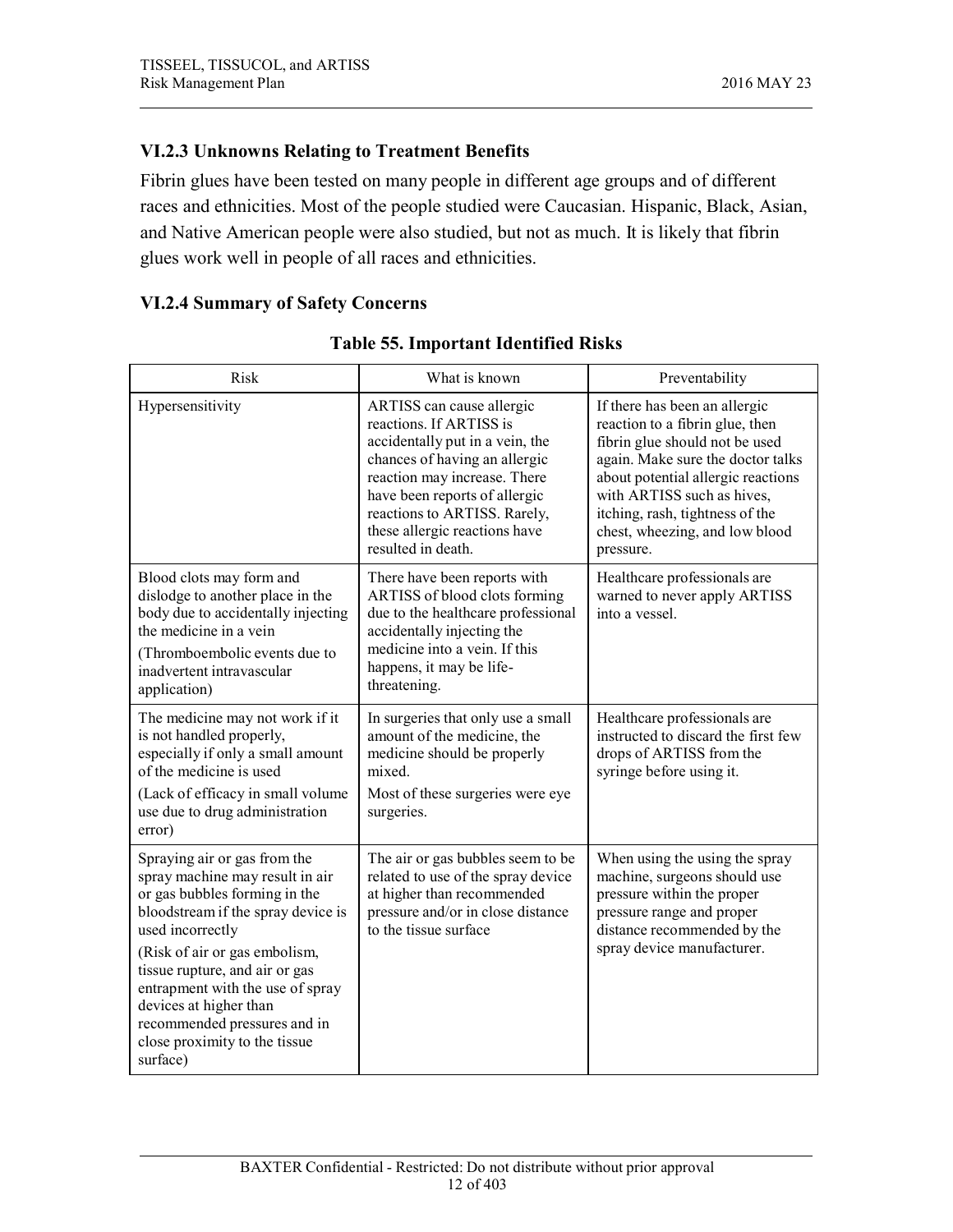| <b>Risk</b>                                                                      | What is known                                                                                                                                                                                                       |
|----------------------------------------------------------------------------------|---------------------------------------------------------------------------------------------------------------------------------------------------------------------------------------------------------------------|
| Infection from use of the medicine<br>(Risk of transmission of infective agents) | Fibrin glues are made from products from humans (human<br>plasma). All human plasma goes through a very thorough<br>screening process. However, the potential for getting an<br>infection is never completely gone. |
| Tissue sealing on undesired sites and too                                        | Care must be taken to cover all parts of the body outside the                                                                                                                                                       |
| much tissue or scarring may form if too                                          | area to be treated to avoid sealing on undesired sites.                                                                                                                                                             |
| much medicine is used at the site                                                | ARTISS should only be used in a thin layer. If ARTISS is                                                                                                                                                            |
| (Tissue adhesion at undesired sites and                                          | put on too thickly, too much tissue may form or scarring may                                                                                                                                                        |
| granulation tissue formation due to                                              | occur, which may interfere with the medicine's ability to                                                                                                                                                           |
| application of excess product)                                                   | work and the body's ability to heal properly.                                                                                                                                                                       |
| ARTISS may react or interfere with other                                         | Certain other medicines may react or interfere with ARTISS.                                                                                                                                                         |
| medicines                                                                        | Specifically, some medicines that are used to clean the body                                                                                                                                                        |
| (Interaction/incompatibility with other)                                         | before surgery contain alcohol, which may cause ARTISS to                                                                                                                                                           |
| medicinal products)                                                              | not work.                                                                                                                                                                                                           |

### **Table 56. Important Potential Risks**

#### **Table 57. Missing Information**

| <b>Risk</b>                                                                                                                                                                                                                          | What is known                                                                                                                                                                                            |
|--------------------------------------------------------------------------------------------------------------------------------------------------------------------------------------------------------------------------------------|----------------------------------------------------------------------------------------------------------------------------------------------------------------------------------------------------------|
| No animal studies on side effects with<br>moderate or long-term use, ability to cause<br>cancer, effects on pregnancy or the fetus,<br>or effect on the immune system have been<br>done.<br>(Preclinical data regarding subacute and | No animal studies on side effects after long term use have<br>been performed. No animal studies on pregnant females have<br>been performed.<br>ARTISS is not recommended for pregnant females.           |
| chronic toxicity, carcinogenicity,<br>reproductive and developmental toxicity,<br>or immune stimulation)                                                                                                                             |                                                                                                                                                                                                          |
| Lack of clinical data on use in human<br>pregnancy or lactation                                                                                                                                                                      | The safety of fibrin sealants for use in human pregnancy or<br>lactation has not been established in controlled clinical<br>studies. ARTISS is not recommended for pregnant or<br>breastfeeding females. |

### **VI.2.5 Summary of Additional Risk Minimization Measures by Safety Concern**

All medicines have a Summary of Product Characteristics (SmPC) which provides physicians, pharmacists, and other healthcare professionals with details on how to use the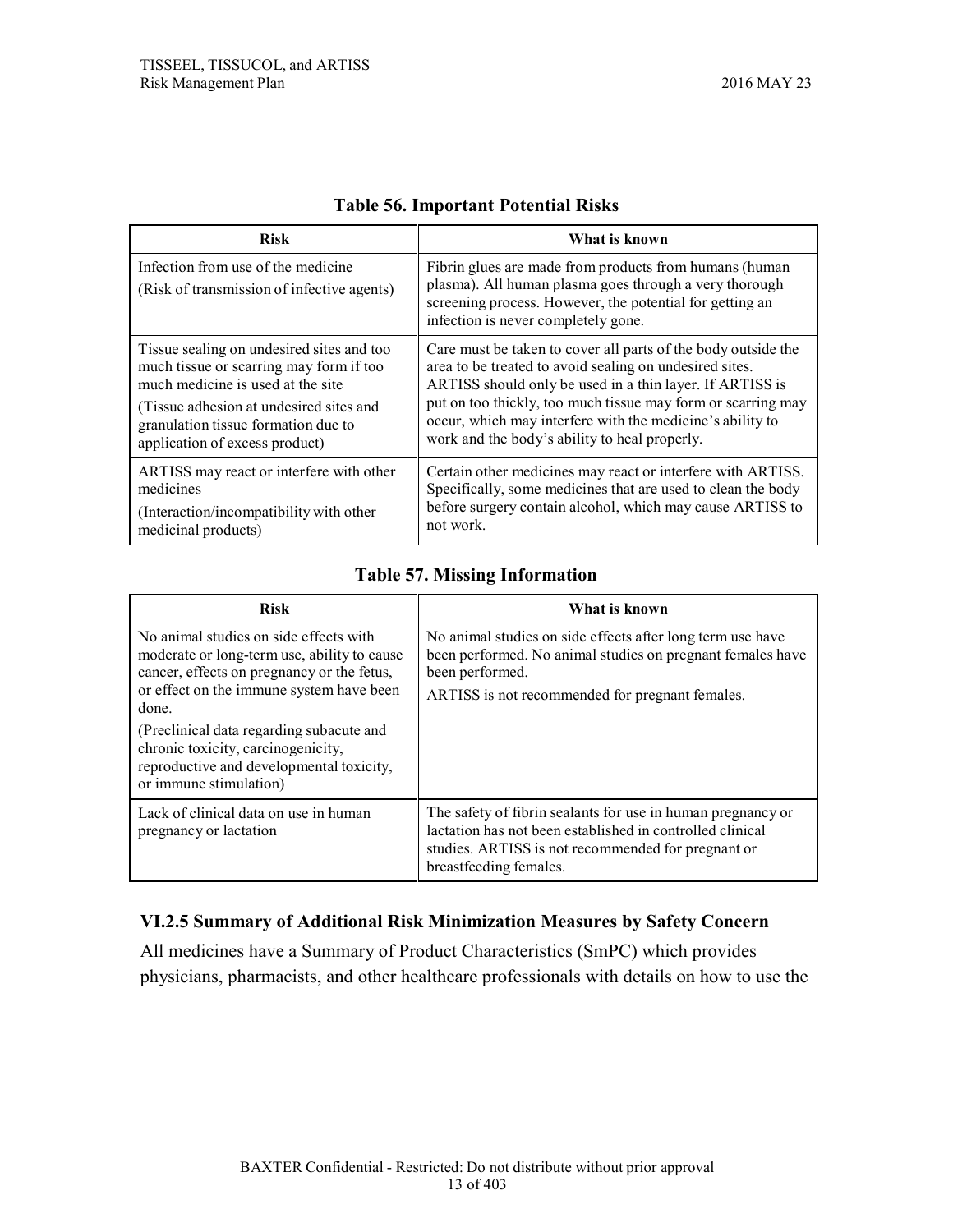medicines, the risks, and recommendations for minimizing them. An abbreviated version of this in lay language is provided in the form of the package leaflet. The measures in these documents are known as routine risk minimization measures.

This medicine has special conditions and restrictions for its safe and effective use (additional risk minimization measures).

These additional risk minimization measures are for the following risk:

### **Table 58. Spraying air or gas from the spray machine may result in air or gas bubbles forming in the blood stream if the spray device is used incorrectly (Risk of air or gas embolism, tissue rupture, and air or gas entrapment with the use of spray devices at higher than recommended pressure and in close proximity to the tissue surface)**

**Risk minimization measure(s):** Additional risk minimization measures have been implemented to inform healthcare professionals of the risk of air or gas embolism, with fibrin sealants with spray devices when used at too high pressure and/or too short distance. Baxter sales staff has been retrained on the correct use, and in turn retrained healthcare professionals on the correct use.

**Objective and rationale:** The objectives of the activities described below are to provide awareness of the risks associated with use fibrin sealant use, prevent harm to patients, ensure that users are properly trained on the use of fibrin sealants, and ensure proper use of Baxter's fibrin sealants.

Main additional risk minimization measures:

- Activity 1: Direct Healthcare Professional Communication letter
- Activity 2: Use of a tag/label to be put on pressure regulators with a symbol that informs about the correct pressure and distance to be used
- Activity 3: Redesign of the EasySpray pressure regulator to reduce the maximum pressure delivered.
- Activity 4: Creation of educational materials for healthcare professionals and internal Baxter personnel
- Activity 5: Training program for HCPs
- Activity 6: Training program for internal personnel at Baxter
- Activity 7: Educational website on correct use of product with spray application

### **VI.2.6 Planned Post-Authorization Development Plan**

There are no post-authorization studies planned for ARTISS.

#### *Studies Which are a Condition of the Marketing Authorization*

There are no studies planned that are a condition of marketing authorization for ARTISS.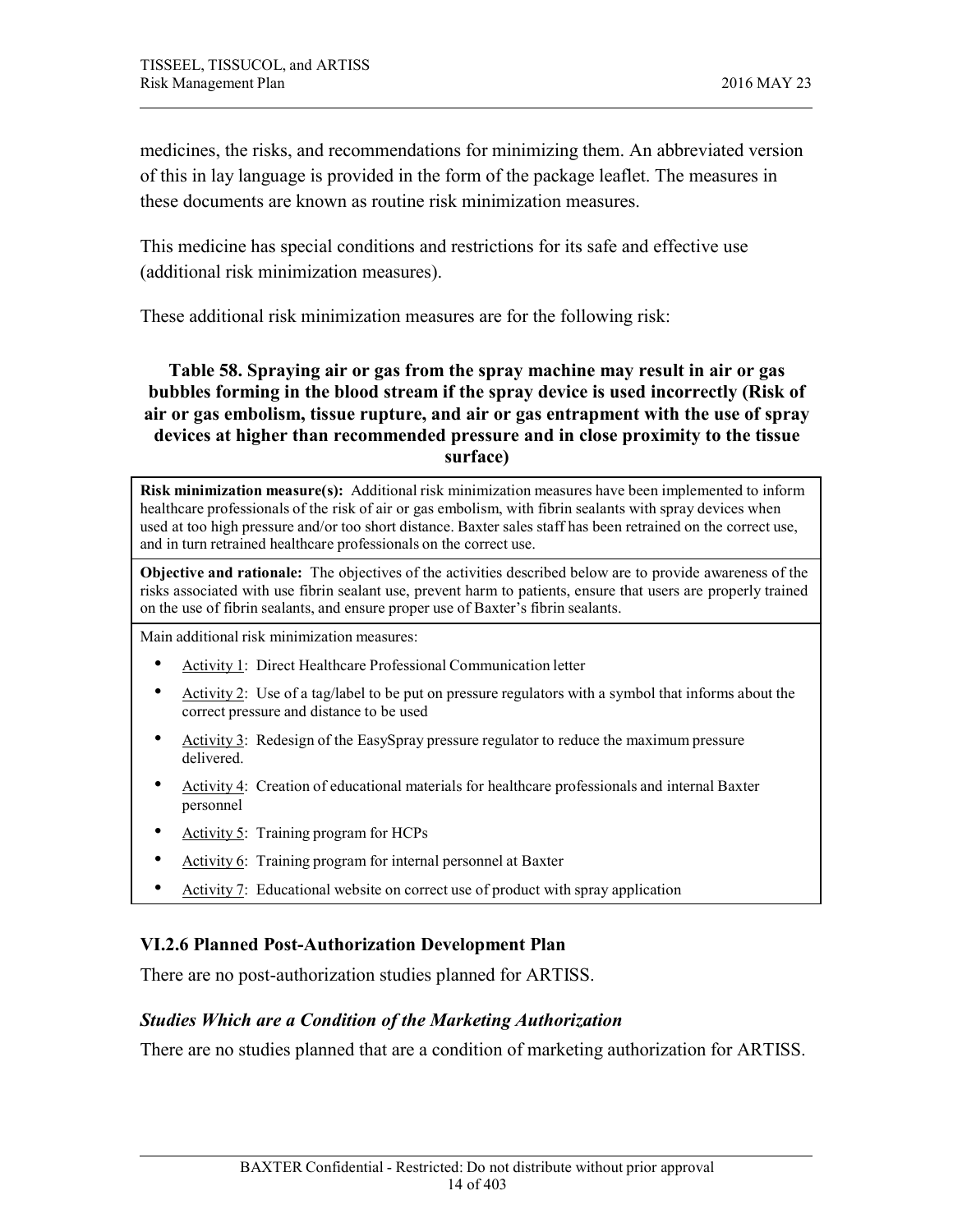# **VI.2.7 Summary of Changes to the Risk Management Plan Over Time**

A table of the changes that have occurred with the Risk Management Plan for ARTISS is provided below.

| <b>Version</b> | Date        | <b>Safety concerns</b>                                                                                                                                                                             | Comment                                                                                                                                              |
|----------------|-------------|----------------------------------------------------------------------------------------------------------------------------------------------------------------------------------------------------|------------------------------------------------------------------------------------------------------------------------------------------------------|
| 2.0            | 18 JAN 2008 | The potential risk "granulation<br>tissue formation, residual<br>fibrin, inflammation and<br>foreign body reaction as well<br>as skin induration" was added.                                       | None                                                                                                                                                 |
|                |             | The missing information<br>"interaction with other<br>medicinal products;<br>incompatibilities" was added.                                                                                         |                                                                                                                                                      |
|                |             | The missing information<br>"preclinical studies regarding<br>subacute and chronic toxicity,<br>carcinogenicity, reproductive<br>and developmental toxicity or<br>immune stimulation" was<br>added. |                                                                                                                                                      |
|                |             | "Medication errors" was<br>added as a potential risk to<br>describe the risk of lack of<br>effect if the first few drops of<br>ARTISS are not expelled.                                            |                                                                                                                                                      |
| 3.0            | 10 AUG 2009 | No changes to the safety concerns.                                                                                                                                                                 | Included results of study 550703.                                                                                                                    |
| 4.0            | 18 JAN 2012 | The risk of "intravascular<br>application" was amended to<br>"thromboembolic events due<br>to inadvertent intravascular<br>application".                                                           | RMP updated to align with the<br>CCSI which contained the latest<br>wording on the air/gas embolism<br>warning.<br>Included results of study 550901. |
|                |             | The identified risk of "lack of<br>efficacy due to drug<br>administration error" was<br>added.                                                                                                     |                                                                                                                                                      |
|                |             | The potential risk of "air"<br>embolism, tissue rupture, and<br>gas entrapment with the use of<br>spray devices" was added.                                                                        |                                                                                                                                                      |
|                |             | The risk of<br>"interaction/incompatibility<br>with other medicinal products"<br>was changed from missing                                                                                          |                                                                                                                                                      |

**Table 59. Major changes to the Risk Management Plan over time**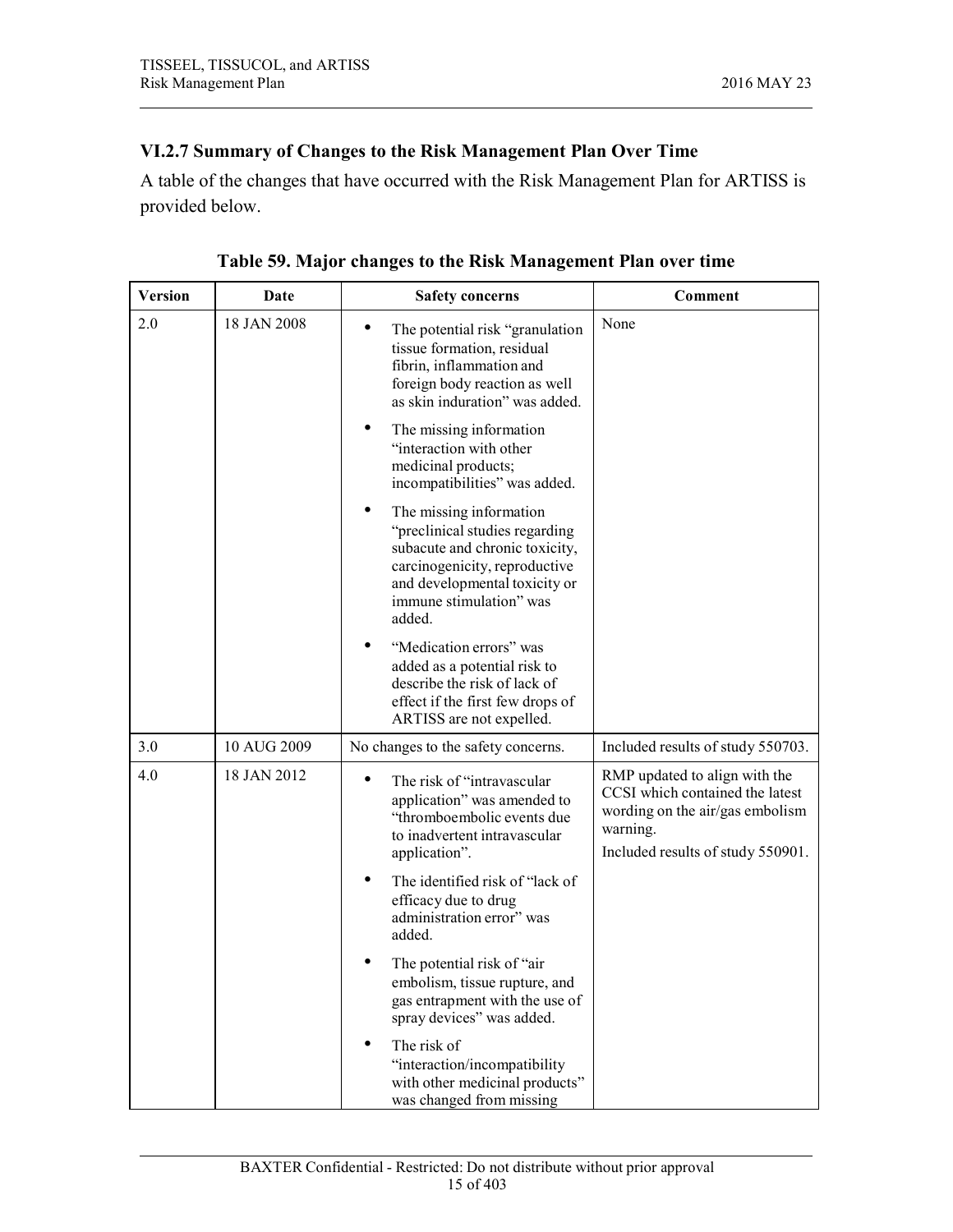|                                                                                                                     |             | information to a potential risk<br>per the definitions of missing<br>information and potential<br>risks.                                                                                                                                                                                                                                                                                                                                                                                                                                                                                                                                                                                 |                                                                                                                                                                                                                                                                                          |
|---------------------------------------------------------------------------------------------------------------------|-------------|------------------------------------------------------------------------------------------------------------------------------------------------------------------------------------------------------------------------------------------------------------------------------------------------------------------------------------------------------------------------------------------------------------------------------------------------------------------------------------------------------------------------------------------------------------------------------------------------------------------------------------------------------------------------------------------|------------------------------------------------------------------------------------------------------------------------------------------------------------------------------------------------------------------------------------------------------------------------------------------|
| 5.0                                                                                                                 | 18 JAN 2012 | $\bullet$<br>The identified risk of "lack of<br>efficacy in small volume use<br>due to drug administration<br>error" was added.                                                                                                                                                                                                                                                                                                                                                                                                                                                                                                                                                          | Submitted as part of a<br>commitment to AGES to provide<br>an updated RMP with the next<br>PSUR. Also includes results of<br>study 550902.                                                                                                                                               |
| $1.0$ (First<br>version<br>under new<br>GVP,<br>combined<br>with<br>TISSEEL,<br><b>TISSUCO</b><br>L, and<br>ARTISS) | Q1/2013     | No new safety concerns.<br>The potential risk of "air"<br>embolism, tissue rupture, or<br>gas entrapment with the use of<br>spray devices" was amended<br>to "air or gas embolism, tissue<br>rupture, and air or gas<br>entrapment with the use of<br>spray devices at higher than<br>recommended pressures and in<br>close proximity to the tissue<br>surface" for greater clarity.<br>Version 1.0 update following PVAR:<br>Inclusion of additional risk<br>minimization activities as<br>additional pharmacovigilance<br>for the risk of air or gas<br>embolism<br>Added the following as<br>Missing Information: Lack of<br>clinical data on use in human<br>pregnancy or lactation. | Submitted to national competent<br>health care authorities in<br>countries where TISSEEL and/or<br>TISSUCOL and /or ARTISS are<br>licensed, following the Referral<br>under Article 31 regarding air or<br>gas embolism with fibrin<br>sealants with spray devices<br>(EMEA/H/A-31/1337) |
| 2.0                                                                                                                 | Q4/2013     | No change to safety concerns since<br>the last version was submitted.                                                                                                                                                                                                                                                                                                                                                                                                                                                                                                                                                                                                                    | Adaptions in response to specific<br>MoH requests:<br>Update in response to<br>questions from Ireland<br>MoH, dated 13 Sept 2013                                                                                                                                                         |
| 3.0                                                                                                                 | Q4 2015     | 'Risk of air or gas embolism, tissue<br>rupture, and air or gas entrapment<br>with the use of spray devices at<br>higher than recommended pressures<br>and in close proximity to the tissue<br>surface' was re-categorized from an<br>important potential risk to an<br>important identified risk per GVP<br>Definitions.<br>Completed additional risk                                                                                                                                                                                                                                                                                                                                   | RMP updated to reflect that<br>additional risk minimizations<br>were fulfilled.                                                                                                                                                                                                          |

# **Table 59. Major changes to the Risk Management Plan over time**